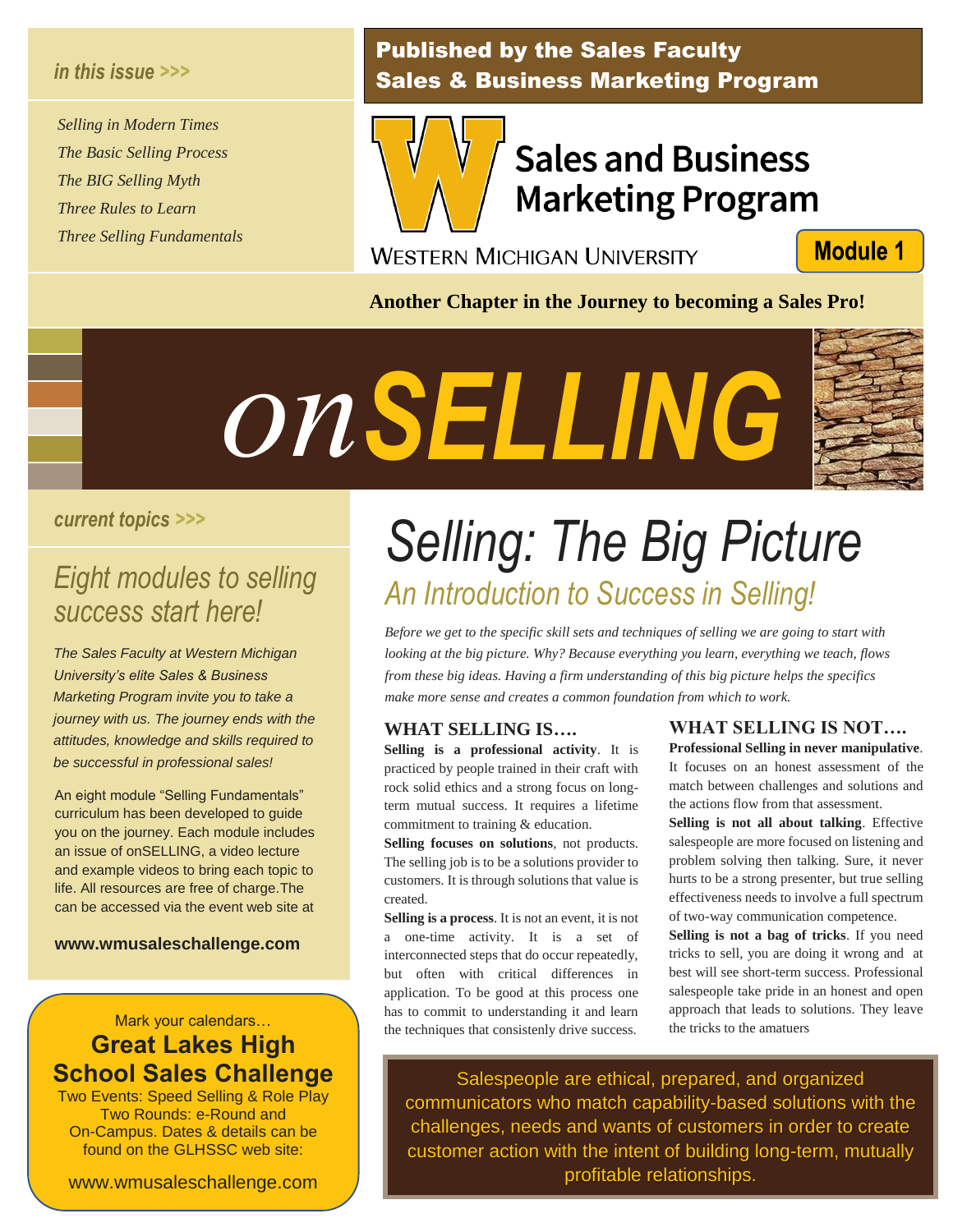#### *The Selling Process >>>*

### *6 Steps to a Sale*

*Selling is a process – a series of interconnected steps, that has the potential to add up to a long-term, mutually profitable relationship. The steps are easy, the execution more difficult.*

#### **Initiate Engagement**

Salespeople need to seek out buyers, network in the customer's world, and intiate contact to set up meaningful business meetings where the selling process can occur. Without this starting point, nothing else happens!

#### **Understand Challenges**

Salespeople have to use research and listening skills, tied together with great facilitation to uncover and understand the buyer's challenges, their needs, their wants, the situation, the financial impacts and the personal motivations that are in play. The sales always starts with understanding!



#### any needed skills means you will have to be the best version of yourself

### *What's Next?*

*With a firm grasp of the big picture of selling we can start to look at the skill sets that form the foundation of success. Issue #2 will focus on these skills.*

Research and Preparation Skills Two-Way Communication Skills Facilitation Skills Being Smartly Persistent

#### **Connect Solutions**

Selling is really a game of matchmaking! The buyer has challenges and you have possible solutions. Your job is to organize and combine the cabailities your company has and connect those to the buyer's challenges. If you do this with passion, logic, proof and pizzazz, you have a chance to win!

#### **Remove Barriers**

Change is hard and the you are asking the buyer to make a change. This guarantees that the buyer will have questions, issues and objections. Your job is to understand these and work past them when appropriate.

#### **Gain Commitment**

Salespeople drive action. Each day they are responsible for making things happen and that requires earning, and asking for, commitment from the buyer. There are no tricks, just honest requests to move the interaction forward. It takes a bit of courage, a bit of communication savvy, and a smart persistence to get it done!

#### **Build Relationships**

Salespeople need to create transactions, but mutually beneficial, long-term business relationships are the real goal. Why? Because these relationships create a long series of transactions without repeating all the upfront work from that first transaction. To earn such relationships salespeople have to continue to deliver value and service to their clients.

#### *The BIG Myth >>>*

### *You were NOT Born to Sell*

*Too often we hear the proclamation that someone was born to sell. This is a dangerous myth that discounts that greatness in any endeavor takes focused knowledge and skill development. This myth makes us lazy because we can simply assign success and failure to some supposed birthrite. It doesn't work that way. Success comes from consistently doing the right things as a salesperson and those right things can be learned and developed.*

Selling requires a vast array of skills. At times you need to be a good listener, othertimes a great presenter. You need to see the big picture, and you need to be good with details. You need to have urgency, and you need to have patience. In otherwords, you have to be many things and no one person is born with all these traits and skills.

Each of us has a set of skills that come easier and some that come harder because of who we are. So our challenge in selling is to embrace this and develop a skill set that goes significantly beyond our natural gifts.

**In selling, sometimes you get to be yourself… Sometimes you have to be better than yourself!**